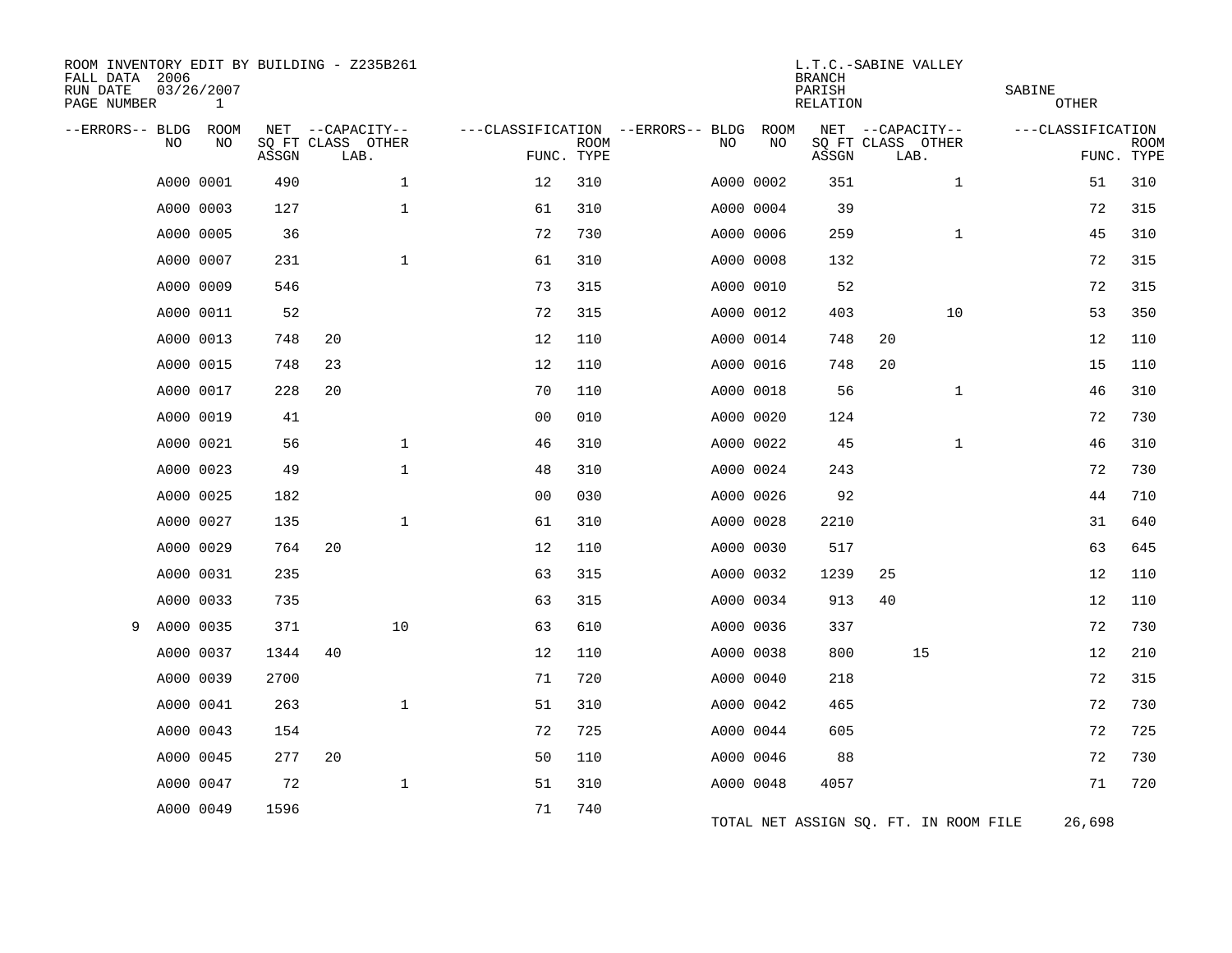| ROOM INVENTORY EDIT BY BUILDING - Z235B261<br>FALL DATA 2006<br>RUN DATE<br>03/26/2007<br>PAGE NUMBER<br>2 |                                                        |                    | L.T.C.-SABINE VALLEY<br><b>BRANCH</b><br>PARISH<br>RELATION                                                                                                                                     | SABINE<br><b>OTHER</b>                                               |
|------------------------------------------------------------------------------------------------------------|--------------------------------------------------------|--------------------|-------------------------------------------------------------------------------------------------------------------------------------------------------------------------------------------------|----------------------------------------------------------------------|
| --ERRORS-- BLDG ROOM<br>NO.<br>NO.                                                                         | NET --CAPACITY--<br>SQ FT CLASS OTHER<br>LAB.<br>ASSGN | ROOM<br>FUNC. TYPE | ---CLASSIFICATION --ERRORS-- BLDG ROOM NET --CAPACITY--<br>NO.<br>NO<br>SO FT CLASS OTHER<br>ASSGN<br>LAB.<br>TOTAL NUMBER CLASSROOMS<br>TOTAL NUMBER LABS 210<br>TOTAL NUMBER SPECIAL LABS 220 | ---CLASSIFICATION<br><b>ROOM</b><br>FUNC. TYPE<br>10<br><sup>1</sup> |
| B000 0050                                                                                                  | 1800                                                   | 71<br>720          | TOTAL NET ASSIGN SQ. FT. IN ROOM FILE<br>TOTAL NUMBER CLASSROOMS<br>TOTAL NUMBER LABS 210<br>TOTAL NUMBER SPECIAL LABS 220                                                                      | 1,800                                                                |
| C000 0050                                                                                                  | 640<br>20                                              | 12<br>110          | TOTAL NET ASSIGN SQ. FT. IN ROOM FILE<br>TOTAL NUMBER CLASSROOMS<br>TOTAL NUMBER LABS 210<br>TOTAL NUMBER SPECIAL LABS 220                                                                      | 640<br>-1                                                            |
| D000 0001 12706                                                                                            |                                                        | 725<br>72          | TOTAL NET ASSIGN SQ. FT. IN ROOM FILE<br>TOTAL NUMBER CLASSROOMS<br>TOTAL NUMBER LABS 210<br>TOTAL NUMBER SPECIAL LABS 220                                                                      | 12,706                                                               |
| E000 0001                                                                                                  | 4000                                                   | 72<br>725          | TOTAL NET ASSIGN SQ. FT. IN ROOM FILE<br>TOTAL NUMBER CLASSROOMS<br>TOTAL NUMBER LABS 210<br>TOTAL NUMBER SPECIAL LABS 220                                                                      | 4,000                                                                |
| F000 0001                                                                                                  | 847                                                    | 72<br>730          | TOTAL NET ASSIGN SQ. FT. IN ROOM FILE<br>TOTAL NUMBER CLASSROOMS<br>TOTAL NUMBER LABS 210<br>TOTAL NUMBER SPECIAL LABS 220                                                                      | 847                                                                  |
| G000 0001                                                                                                  | 288                                                    | 730<br>72          | TOTAL NET ASSIGN SO. FT. IN ROOM FILE<br>TOTAL NUMBER CLASSROOMS<br>TOTAL NUMBER LABS 210<br>TOTAL NUMBER SPECIAL LABS 220                                                                      | 288                                                                  |
| H000 0001                                                                                                  | 250                                                    | 72<br>730          | TOTAL NET ASSIGN SQ. FT. IN ROOM FILE<br>TOTAL NUMBER CLASSROOMS<br>TOTAL NUMBER LABS 210<br>TOTAL NUMBER SPECIAL LABS 220                                                                      | 250                                                                  |